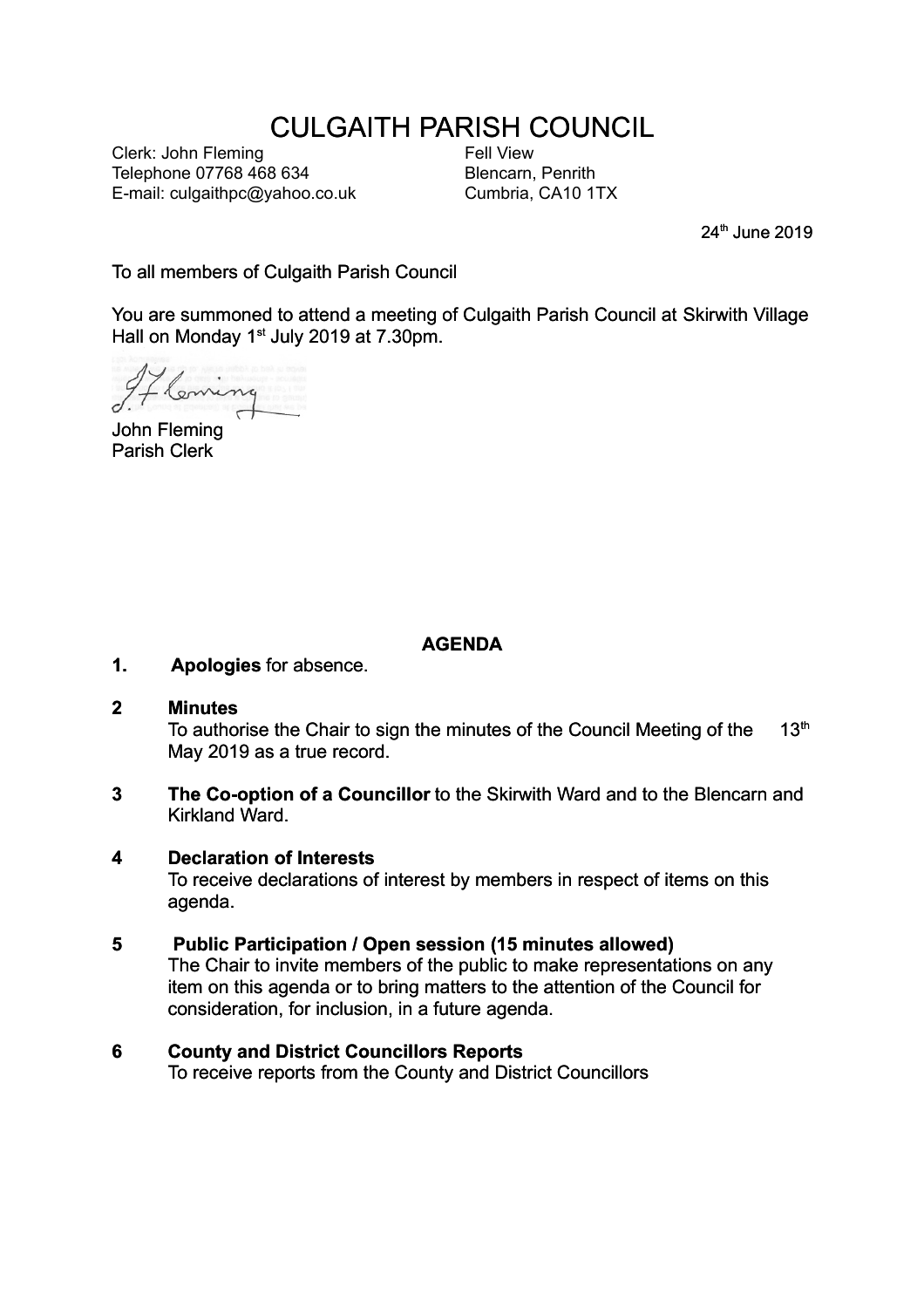**7 Finance (Incl.Vat)**

| 7.1 To note the following balances as at:- | 21/6/2019 |  |
|--------------------------------------------|-----------|--|
|                                            |           |  |
| <b>HSBC Account</b>                        | 262.39    |  |
| <b>NSI Account</b>                         | 23.64     |  |
| <b>Penrith Building Society</b>            | 25146.80  |  |
| <b>Total assets</b>                        | 25432.83  |  |

#### **7.2 Presentation of Interim Accounts**

### **7.3 To Ratify the Following Accounts**

|  | 7.3.1 J Fleming Fee/PAYE May/June 2019 As per contract          |        |
|--|-----------------------------------------------------------------|--------|
|  | 7.3.2 J Fleming Office Provision May/June 2019 @ £15            | 30.00  |
|  | 7.3.3 Insurance                                                 | 441.35 |
|  | <b>7.3.4</b> M Binney Grass Cutting                             | 522.90 |
|  | 7.3.5 Sandra Harrison - Internal Audit                          | 40.00  |
|  | 7.3.6 D Tec – Microsoft Office – Home and Business 2016         | 242.40 |
|  | 7.3.7 D Tec - USB cable for printer                             | 7.00   |
|  | 7.3.8 Penrith Posters - Photocopying Annual Report              | 39.60  |
|  | 7.4 To Approve the Following Accounts for Payment               |        |
|  | 7.4.1 J Fleming Expenses - May/June                             | 50.85  |
|  | 7.4.2 Skirwith Village Hall room hire 1 <sup>st</sup> July 2019 | 10.00  |
|  | 7.4.3 Fellrunner Donation                                       | 227.70 |
|  | 7.5 To Report Receipts                                          |        |
|  | <b>EDC Footway Lighting Grant</b>                               | 2268   |
|  | 7.6 To Report The Following Transfers                           |        |

There were none.

# **7.7 Grant Applications** – To consider the following: -

- **7.7.1** Kirkland and Blencarn Recreation Room
- **7.7.2** Skirwith Playground Committee
- **7.7.3** Victoria Institute Culgaith
- **7.7.4** Skirwith Village Hall
- **7.7.5** St John the Evangelist Church, Skirwith Upkeep of Churchyard
- **7.7.6** St Lawrence Church, Kirkland Upkeep of Churchyard
- **7.7.7** All Saints Church, Culgaith Upkeep of Churchyard

#### **8 Planning**

#### **19/0408 – Pear Tree House, Kirkland Road, Skirwith.**

Change of use of barn and associated yard from agricultural to residential and change of use of agricultural land to garden. Supported

# **19/0406 – Helmwinds. Culgaith**

Part retrospective erection of a 2.75m nettings fence to a tennis court. Supported